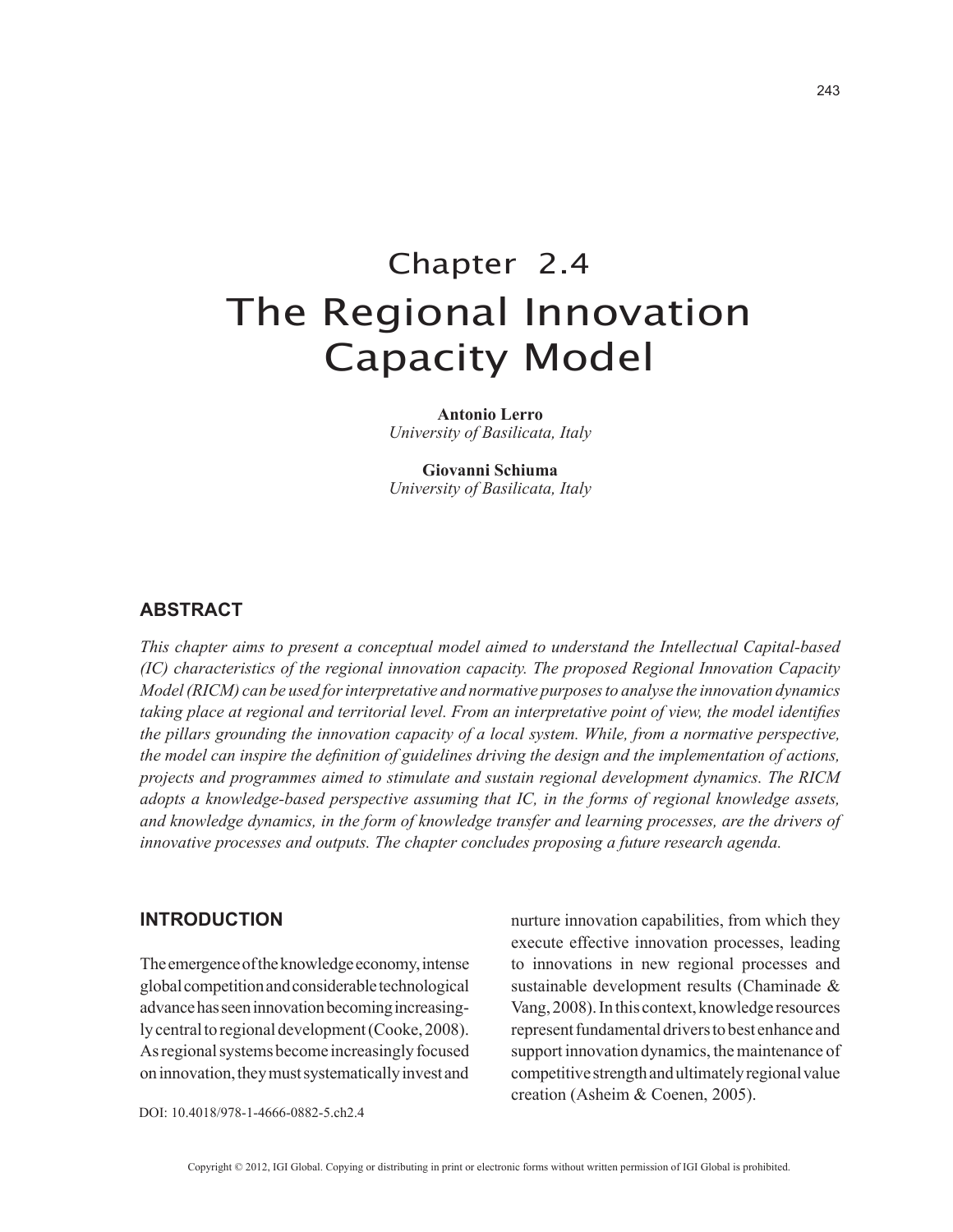Therefore, managers and policy-makers need to understand how knowledge resources are linked and affect innovation and regional development. This involves the need to define and use models, approaches and tools able both to improve the understanding about the region's innovation capacity and to provide useful insights for maintaining and developing this crucial ability. From a research perspective, the challenge for managerial and regional science research lies in formulating and extending theoretically grounded models and empirical applications in order to develop more rigorous conceptualisations, useful for regional innovation management.

Although some theoretical contributions have stressed the strategic importance as well as the role of the knowledge resources as key value-drivers for regional systems' innovation dynamics and territorial excellence, there is still a need for a better understanding of the approaches for the identification, development and deployment of the knowledge resources for the improvement of innovation performance.

The main objective of this chapter is to present a conceptual model aimed to understand the Intellectual Capital-based (IC) characteristics of the regional innovation capacity. The proposed Regional Innovation Capacity Model (RICM) can be used for interpretative and normative purposes to analyse the innovation dynamics taking place at regional and territorial level. From an interpretative point of view, the model identifies the pillars grounding the innovation capacity of a local system, such as the innovation sources, innovation capacity, innovation processes and innovation results. While, from a normative perspective, the model can inspire the definition of guidelines driving the design and implementation of actions, projects and programmes aimed to stimulate and sustain regional development dynamics. The RICM adopts a knowledge-based perspective assuming that IC, in the forms of regional knowledge assets, and knowledge dynamics, in the form of knowledge transfer and learning processes, are the drivers of innovative processes and outputs. Specifically, we adopt the notion of Intellectual Capital (IC) as umbrella concept to identify the main knowledge assets affecting innovation and regional development dynamics (Carlucci & Schiuma, 2007; Bounfour & Edvinsson, eds., 2005; Lerro & Carlucci, 2007; Bradley, 1997). Knowledge assets are those critical and strategic knowledge resources affecting the performance and the value creation dynamics of a specific territorial system (Teece, 1998; Marr and Schiuma, 2001).

Following, the Regional Innovation Capacity Model (RICM) is presented. Then, key results and research and policy implications are discussed. Finally, limitations and suggestions for future research are provided.

## **THE REGIONAL INNOVATION CAPACITY MODEL**

# **Innovation and Regions: Conceptual Foundations**

Over the past two decades, social scientists and policy-makers have been paying more and more attention to regions as designated sites of innovation and competitiveness in the globalising economy (Chaminade & Vang, 2008; Gu & Lundvall, 2006; Vang & Asheim, 2006). The popularity of this issue can be traced back to various empirical studies of regional success stories, such as the fast economic growth of networked SMEs in the Italian industrial districts (Albino & Schiuma, 2003; Piore & Sabel, 1984), the industrial system of Silicon Valley (Saxenian, 1994) as well as other examples of successful regional clustering in most developed and developing economies (Porter, 1990). These studies all drawn on the common rationale that territorial agglomeration provides the best context for an innovation-based globalising economy because of localized learning processes and "sticky" knowledge grounded in social inter